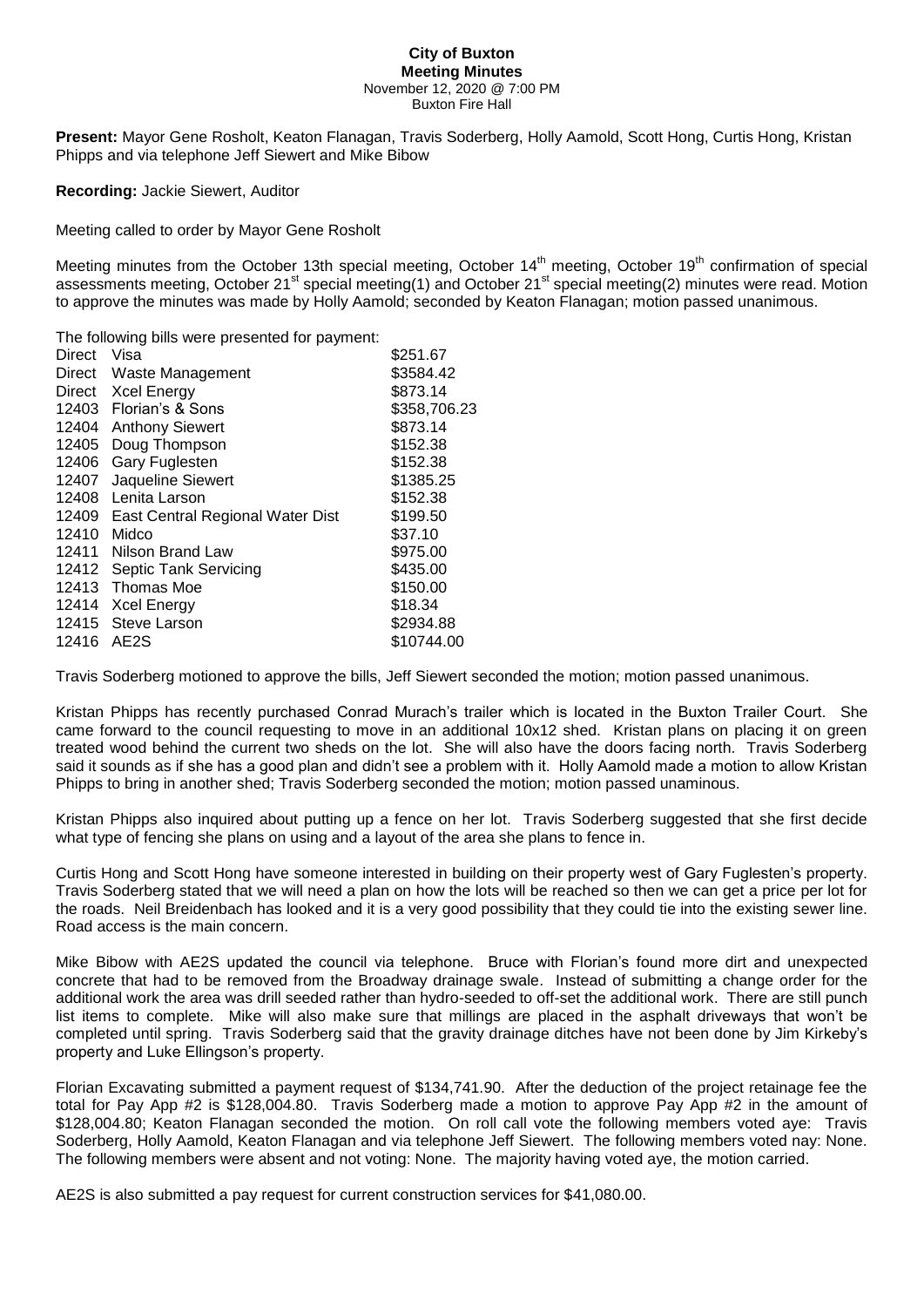Due to the increasing numbers of positive cases of Covid-19 not just in Traill County but within Buxton itself Mayor Gene Rosholt presented the council with a resolution requiring use of face-coverings and temporary minimum health standards for certain businesses stated as follows:

## **A RESOLUTION OF CITY COUNCIL OF THE CITY OF BUXTON, NORTH DAKOTA**

Requiring the Use of Face-Coverings and Temporary Minimum Health Standards for Certain Businesses

WHEREAS, on March 13, 2020, The President of the United States of America, Donald J. Trump declared a national emergency for SARS-CoV-2, a novel coronavirus (COVID-19). This action came two days after the World Health Organization characterized COVID-19 as a pandemic; and

WHEREAS, on March 13, 2020, The Governor of the State of North Dakota, Douglas J. Burgum, declared a State of Emergency in North Dakota in response to the public health crisis resulting from the novel coronavirus, ordering the activation of the North Dakota State Emergency Operations Plan to assist local and tribal officials, prevent injuries and save lives, alleviate hardships, implement response and recovery actions and future mitigation measures, and facilitate restoration of services and infrastructure; and

WHEREAS, on November 4, 2020 Traill County adopted a resolution mandating Face Covering in the county:

WHEREAS, The City of Buxton declared a state of emergency as a result of the COVID-19 pandemic; and

WHEREAS, "Face coverings" or "masks" are defined as paper or two-layered cloth face masks that cover the nose and mouth completely, and include a paper or disposable face mask and/or religious face covering; and

WHEREAS, The City of Buxton recognizes the sacrifice that individuals and businesses (including employees and other workers) are making in order to stem the rise of COVID-19 cases, such as social distancing, and despite which the number of COVID-19 cases and deaths continue to rise in our community; and

WHEREAS, "Social distancing" is defined as individuals keeping at least six (6) feet of distance from other individuals who are not members of their household;

WHEREAS, "Non-household" is defined as a group of individuals who do not share the same living unit;

WHEREAS, it is necessary to adopt temporary measures applicable to bars and restaurants and other dinein establishments in order to prevent against the spread of the Covid-19 virus;

NOW THEREFORE, BE IT RESOLVED, that the City of Buxton shall continue its fight against rising COVID-19 cases and deaths, and supporting businesses, the Public School System, and Traill County in remaining open and operational during an unprecedented pandemic;

BE IT FURTHER RESOLVED, That every person shall, within the City of Buxton, wear a face covering (over the mouth and nose in all indoor and outdoor environments where non- household members are present and where a distance of six (6) feet or more cannot be maintained between non-household members who are present at the subject indoor or outdoor environment;

BE IT FURTHER RESOLVED, That the following exemptions shall be included in this resolution and approved from face mask wearing:

- a. Persons younger than school age, although parents and guardians are encouraged to have such younger children wear face coverings when and where appropriate;
- b. Persons with a health, medical condition, disability or safety that prevents wearing a face covering or the compliance with this Resolution is precluded under any federal, state or local law, including the federal Americans with Disability Act (the "ADA");
- c. Persons performing job duties where a six (6) foot distance is not achievable, but a mask is inhibitory to the ability to safely and effectively perform the job duty;
- d. Persons participating in voting in any federal, state, or local election
- e. Persons participating in athletic activities where a six (6) feet distance is not achievable, but a mask is inhibitory to the activity;
- f. Persons actively consuming food or drink;
- g. Persons driving a motor vehicle alone or with passengers from the driver's household;
- h. Persons receiving services that require access to the face for security, surveillance, medical care or other purposes may temporarily remove a face covering while receiving those services;
- i. Persons engaged in religious worship activities; however, face coverings are strongly encouraged;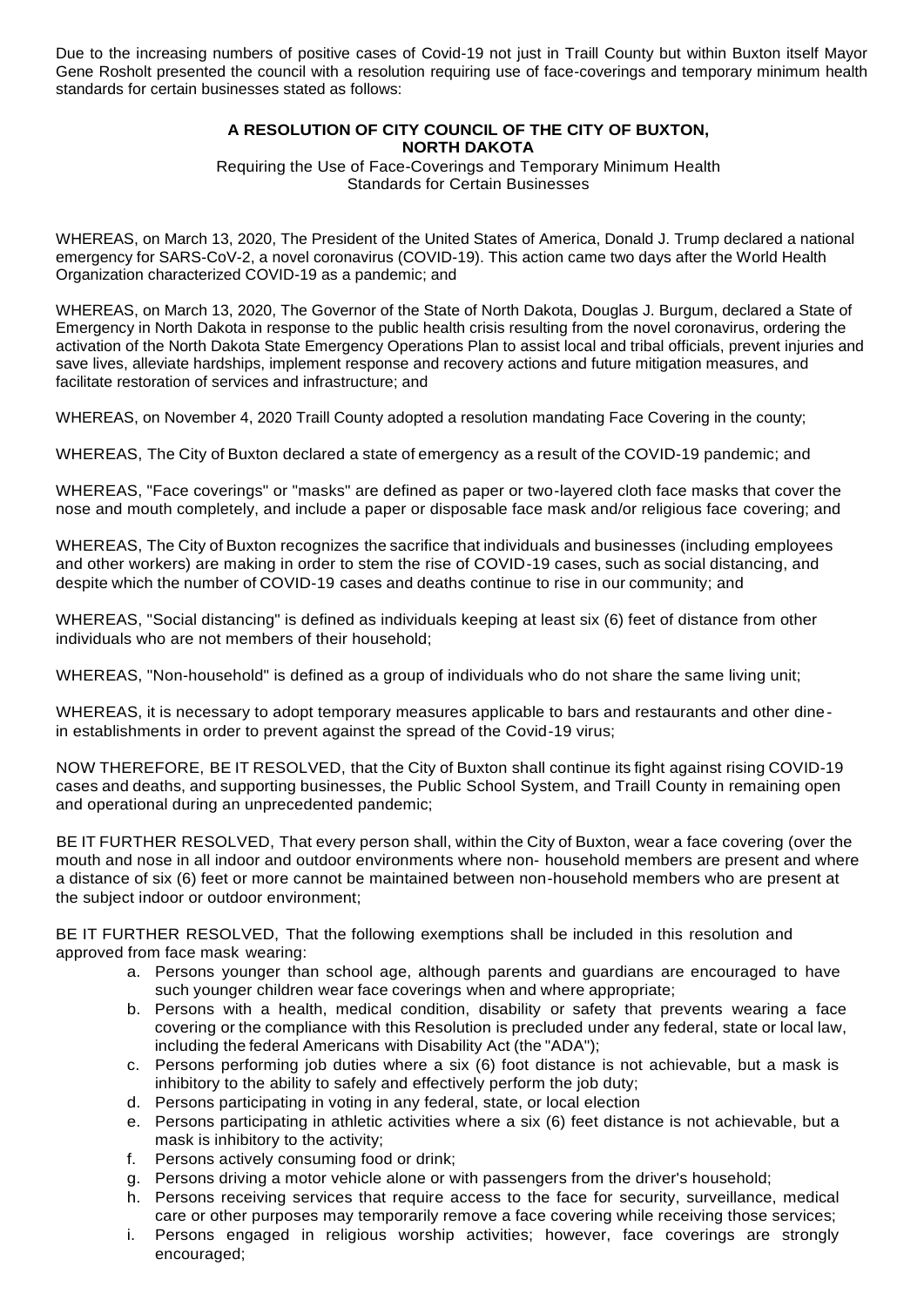j. Persons giving a speech or performance for broadcast or to an audience; however, those persons shall safely distance from nearby individuals;

BE IT FURTHER RESOLVED, that bars and restaurants sanitize customer areas after each sitting with a disinfectant, including but not limited to: tables, tablecloths, chairs/booth seats, table-top condiments and condiment holders.

BE IT FURTHER RESOLVED that bars and restaurants implement measures to encourage social distancing by avoiding congregation areas around entrances, hallways, restrooms and any other areas where patrons could congregate in close proximity.

BE IT FURTHER RESOLVED, this resolution shall not prohibit law enforcement officers or local officials from enforcing trespass laws or other applicable laws in removing violators at the request of businesses or other property owners;

BE IT FURTHER RESOLVED, that although this resolution is being issued with the strongest possible urging, there is no penalty for non-compliance with this resolution;

BE IT FURTHER RESOLVED, that nothing herein waives or alters any other provision of the city's current ordinances or any resolution, policy or procedure of the City, or order by the Mayor, and if there is any conflict exists with the terms of this Resolution, the terms and provisions of the city's ordinances, or other resolution, policy or procedure of the City, or order of the Mayor shall prevail;

THEREFORE, BE IT FINALLY RESOLVED, this resolution shall take effect immediately, and shall remain in effect until further order of the City Council for the City of Buxton.

Travis Soderberg made a motion to approve the resolution requiring use of face-coverings and temporary minimum health standards for certain businesses; Jeff Siewert seconded the motion. On roll call vote the following members voted aye: Travis Soderberg, Gene Rosholt, and via telephone Jeff Siewert. The following members voted nay: Holly Aamold and Keaton Flanagan. The following members were absent and not voting: None. The majority having voted aye, the motion carried. Jackie Siewert will mail a copy of the passed resolution to the local bars and businesses.

Travis Soderberg spoke to Bruce Otteson and the new pad is in place at the lagoon. Gene Rosholt will have signs made to notify residents that the existing tree pile area is going to be moved to a new location by the lagoon. Gene will also have signs made for the lagoon area separating the areas for yard waste and trees.

Jackie Siewert received an email from Ben Gates in regards to updating the County wide Multi-Hazard Mitigation Plan (MHMP). There was an attached letter that needs to be signed by someone that will be representing the City of Buxton at all of the MHMP meetings. Though everyone is welcome to attend the meetings, one person has to be designated to represent the city to meet grant funds. Keaton Flanagan volunteered to represent the City of Buxton at all of the MHMP meetings. In the event of a conflict, both Travis Soderberg and Gene Rosholt said that they could also represent the City of Buxton.

Travis Soderberg requested that now that we have a nice ditch along Broadway can we remove the old city sign. Keaton Flanagan made a motion to allow someone to cut down the old city sign and haul it to the burn pile; Holly Aamold seconded the motion; motion passed unanimous.

New 15mph speed limit signs have been place throughout town.

Jackie Siewert asked the council if we could change the current name on an account that had originally been set up for another drainage project years ago. It is currently listed as City of Buxton – Lake Agassiz Regional Council Buxton Community Development. Jackie would like to utilize that account for holding the funds/assessments that are received for the Sewer Improvement District #2019-1. Jackie will transfer the assessment funds received monthly from Traill County Auditor to the savings account and transfer out funds as loan payments come due. Holly Aamold made a motion to allow Jackie Siewert to change the account name to Storm Sewer Improvement District #2019-01; Keaton Flanagan seconded the motion; motion passed unanimous.

Gene Rosholt suggested purchasing reflector stake to mark high areas on the streets that have been recently removed for pipe installation and/or repairs.

Travis Soderberg said the sink hole on the corner of Daisy Ave and Ives Street near Ross Henningsgard's residence still has not been repaired. Gene Rosholt said that he would contact Brady Otteson to remind him that this needs to be completed.